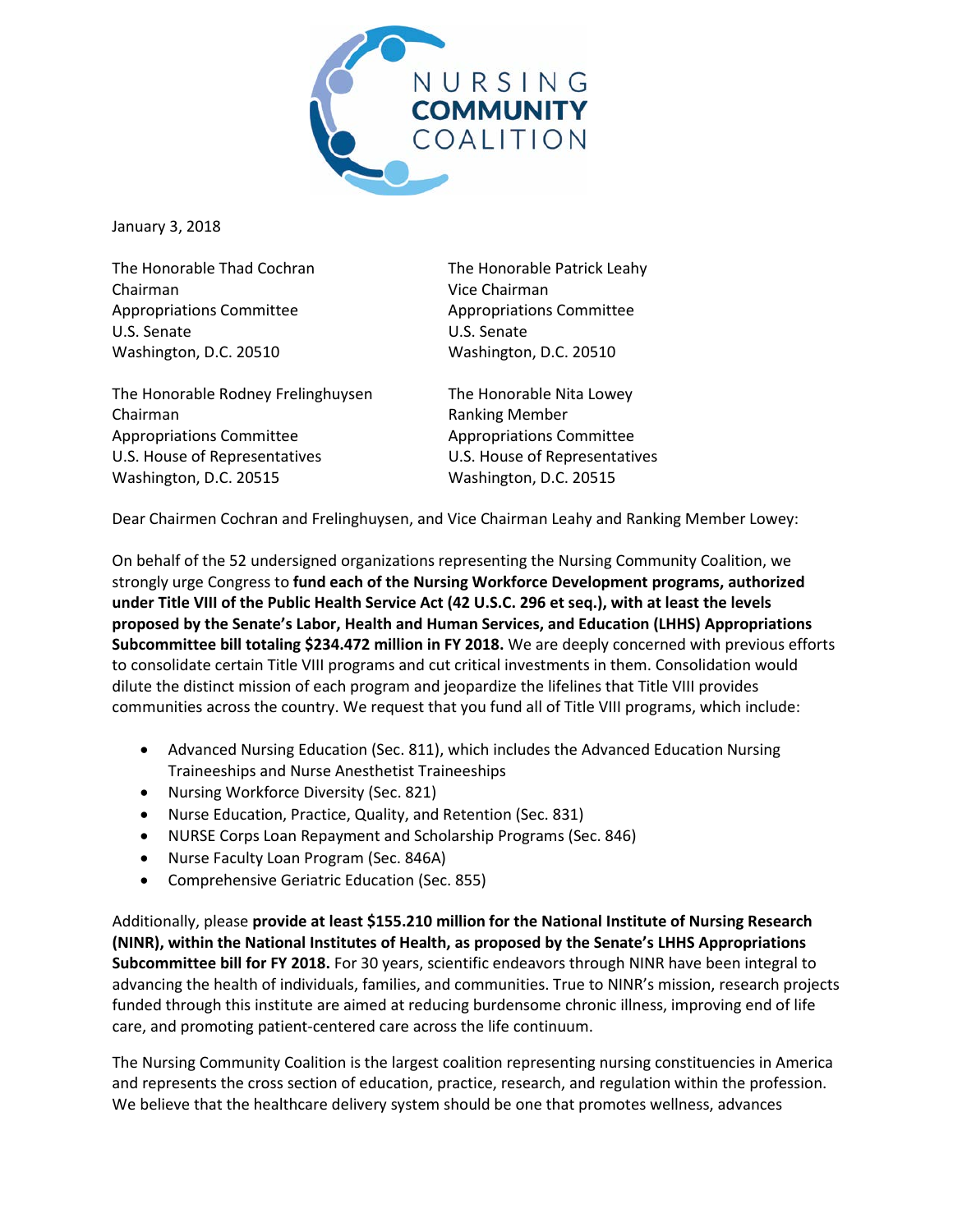research through scientific discovery, and provides timely access to care. As a result, we know first-hand the critical assistance that Title VIII and NINR funding affords.

The Nursing Community Coalition recognizes the challenging fiscal climate and the difficult decisions that must be made by your Committee. **However, we urge you to help ensure America's health is a top priority by advancing funding for all of the Title VIII Nursing Workforce Development Programs and for the National Institute of Nursing Research.** If the Nursing Community can be of any assistance, please do not hesitate to contact Dr. Suzanne Miyamoto, Executive Director, at 202-463-6930 ext. 247 or [smiyamoto@aacnnursing.org.](mailto:smiyamoto@aacnnursing.org)

## Sincerely,

Academy of Medical-Surgical Nurses American Academy of Ambulatory Care Nursing American Academy of Nursing American Association of Colleges of Nursing American Association of Critical-Care Nurses American Association of Heart Failure Nurses American Association of Neuroscience Nurses American Association of Nurse Anesthetists American Association of Nurse Assessment Coordination American Association of Nurse Practitioners American Association of Occupational Health Nurses American College of Nurse-Midwives American Nephrology Nurses' Association American Nurses Association American Organization of Nurse Executives American Pediatric Surgical Nurses Association American Psychiatric Nurses Association American Society for Pain Management Nursing American Society of PeriAnesthesia Nurses Association for Radiologic and Imaging Nursing Association of Community Health Nursing Educators Association of Nurses in AIDS Care Association of Pediatric Hematology/Oncology Nurses Association of Public Health Nurses Association of Rehabilitation Nurses Association of Veterans Affairs Nurse Anesthetists Association of Women's Health, Obstetric and Neonatal Nurses Commissioned Officers Association of the U.S. Public Health Service Dermatology Nurses' Association Emergency Nurses Association Gerontological Advanced Practice Nurses Association Hospice and Palliative Nurses Association Infusion Nurses Society International Society of Psychiatric-Mental Health Nurses National Association of Clinical Nurse Specialists National Association of Neonatal Nurse Practitioners